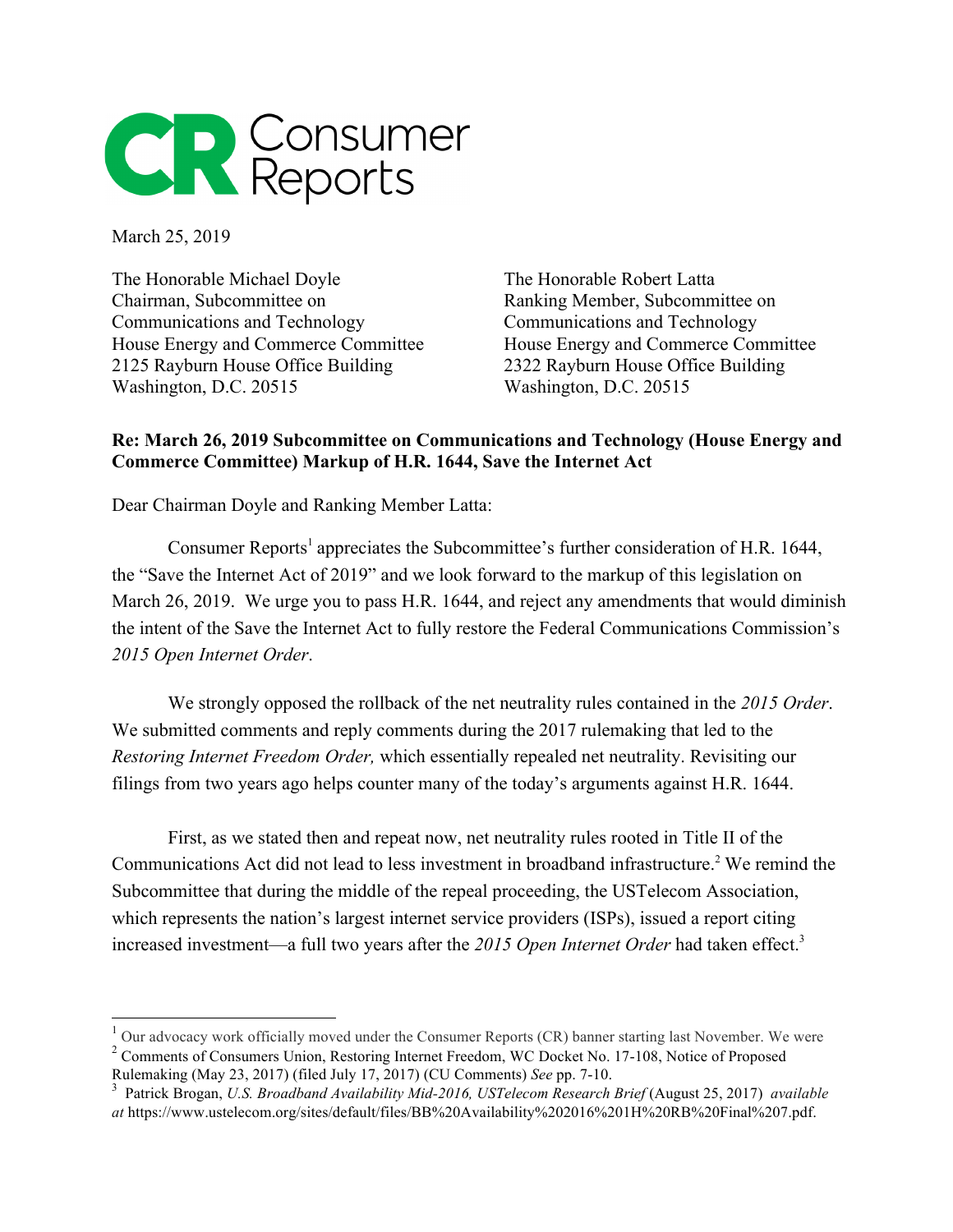Second, any net neutrality legislation passed by Congress must include protections akin to the "general conduct rule" (or "internet conduct standard") contained in the *2015 Open Internet Order*. The Save the Internet Act accomplishes this goal by simply restoring the *2015 Order*. Competing net neutrality bills introduced in this Congress do not contain this important protection, and critics cited the case-by-case enforcement of the rule as one of the main reasons it was decried and unliked by industry.<sup>4</sup> As we stated in our 2017 comments, the rule:

"is a forward-looking rule designed to allow the Commission jurisdiction to at least examine future business practices of ISPs—like the zero rating practices explained above—that may not directly violate the bright line rules, but could harm consumers all the same. Like all FCC actions, any misuse or abuse of its discretion to apply the rule is and would be subject to review."5

As for zero-rating offers, whereby ISPs designate certain content as not counting against a data cap, we remain concerned such schemes can anti-competitively discriminate against other video providers and ultimately restrict consumer choice. The general conduct rule also empowers the FCC to prevent disruptive interconnection practices that have slowed internet access in the past.<sup>6</sup> By affording the Commission a tool to at least consider business practices that may flout net neutrality rules in the future, consumers will be safeguarded.

Finally, recent polls and our polling in 2017 confirm that a large majority of consumers support net neutrality.<sup>7</sup> An important finding from our 2017 survey bears mentioning again before the markup. While opponents criticize the Title II classification contained within the *2015 Open Internet Order as* "utility-style" regulation,<sup>8</sup> a majority of 61 percent of Americans equate internet access as important as water or electricity service.<sup>9</sup> Though we disagree with the characterization of net neutrality rules and their legal basis in Title II classification as "utility-style regulation," the FCC and Congress cannot ignore that many Americans already view internet service as a daily essential, much like a utility. When internet access is that vital and becoming more so (79 percent of consumers responded to our survey that they rely on the internet five or more days a week and

https://thehill.com/policy/technology/435009-4-in-5-americans-say-they-support-net-neutrality-poll <sup>8</sup> *NPRM* at ¶ 3.

<sup>4</sup> *In the Matter of Restoring Internet Freedom*, WC Docket No. 17-108, Notice of Proposed Rulemaking (May 23, 2017) (*NPRM)* at ¶ 74.

 $<sup>5</sup>$  CU Comments at 13.</sup>

<sup>6</sup> Open Technology Institute, New America, *Beyond Frustrated: The Sweeping Consumer Harms as a Result of ISP Disputes*, (November 14, 2014), *available at* https://www.newamerica.org/oti/policy-papers/beyond-frustrated-thesweeping-consumer-harms-as-a-result-of-isp-disputes/.

<sup>&</sup>lt;sup>7</sup> Reply Comments of Consumers Union, Restoring Internet Freedom, WC Docket No. 17-108, Notice of Proposed Rulemaking (May 23, 2017) (filed August 30, 2017) (Reply Comments) *See* Appendix. *See also* Emily Birnbaum, *4 in 5 Americans Say They Support Net Neutrality: Poll*, The Hill (March 20, 2019) *available at* 

 $9^9$  Reply Comments at p. 5.